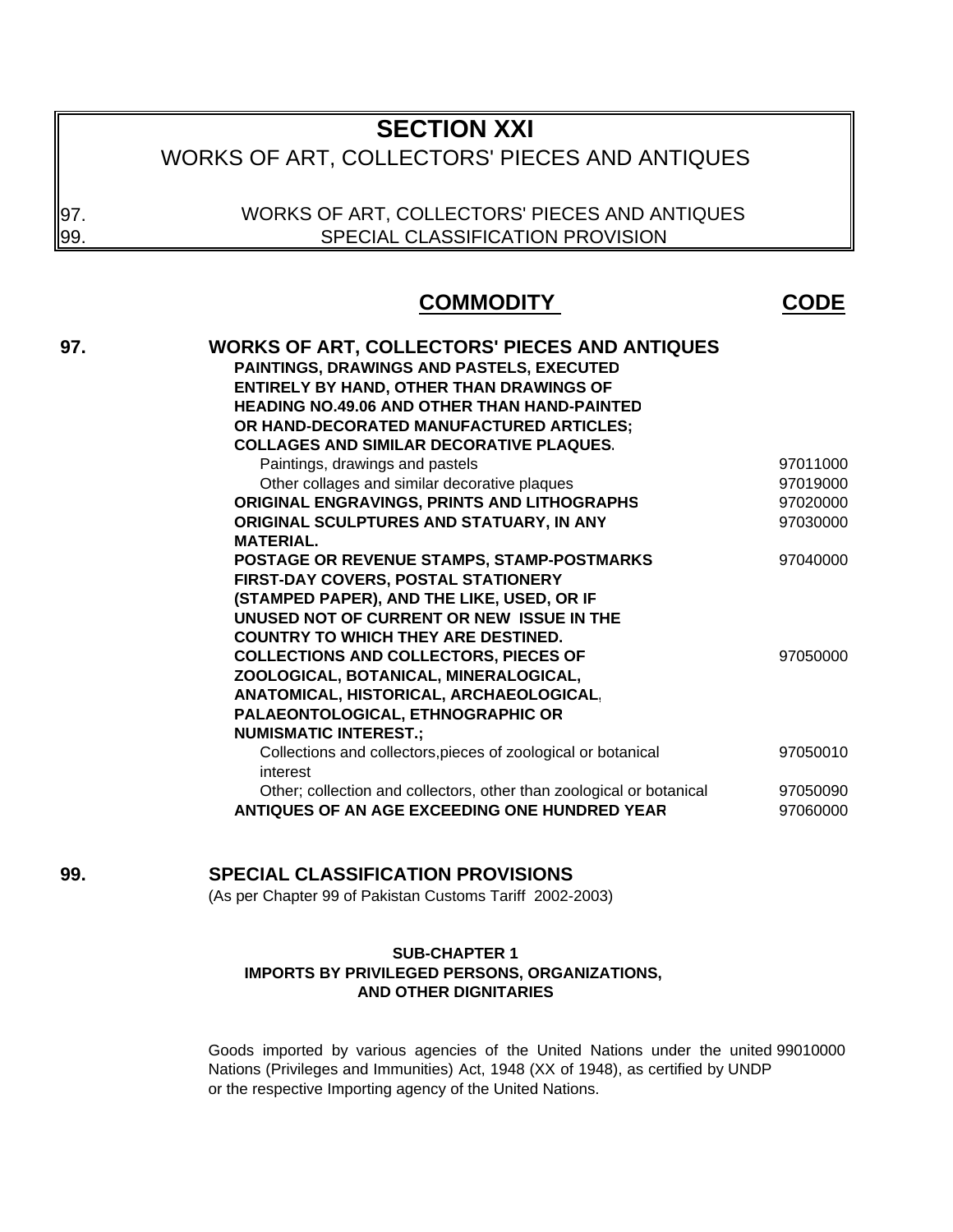Goods imported by Diplomats/Embassies/Consulate under the Diplomatic and 99020000 Consular Privileges Act, 1972(Act ix of 1972) as certified by the Ministry of Foreign Affairs, Government of Pakistan.

Goods imported by privileged personnel/organizations under grant-in-aid 99030000 agreements signed by the Economic Affairs Division (EAD) Government of Pakistan, duly concurred by the Central Board of Revenue

Vehicles in CKD condition, imported by recognized local manufacturer for supply 99040000 to diplomat, diplomatic mission, privileged person (as per model rules) and organizations etc. eligible to import duty free vehicles subject to the procedure laid down by the Board.

Household articles and personal effects including vehicles and goods for donation 99050000 to projects established in Pakistan imported by the United Arab Emirates dignitaries as listed below subject to the conditions mentioned in sub-

(1)H.H.Sheikh Khalifa Bin Zayed Al-Nahyan, Crown Prince of Abdu Dhabi and Deputy Supreme Commander of UAE Armed Force.

(2)H.E.Sheikh Surror Bin Muhammad Al-Nahyan, Chamberlain of the Presidential Court, Abu Dhabi

(3)H.E.Sheikh Muhammad Bin Khalid Al-Nahyan, Member of the ruling family of Abu Dhabi.

(4)H.E.Sheikh Mubarak Bin Muhammad Al-Nahyan, Member of the ruling family of Abu Dhabi.

(5)H.E.Sheikh Sultan Bin Hamdan Al-Nahyan, Member of the ruling family of Abu Dhabi.

(6)H.H.General Sheikh Muhammad Bin Zayed Al-Nahyan,Chief of Staff of UAE Armed Forces.

(7)H.E.Sheikh Tahnoum Bin Muhammad Al-Nahyan, Member of the ruling family of Abu Dhabi.

(8)H.E.Sheikh Rashid Bin Khalifa Al-Makhtoum, Member of the ruling family of Dubai.

Goods imported under the President's Salary, Allowances and Privileges Act, 99060000 1975(Act LVIII of 1975).

Goods imported under the Prime Minister's Salary, Allowances and Privileges 1975(Act LIX of 1975).

Goods imported under the Governor's Salary, Allowances and Privileges, Order, 1975(President's Order No.5 of 1975).

Goods imported under the Acting Governor's (Allowance and Privileges) Order, 1978 (President's Order No.19 of 1978).

#### **SUB-CHAPTER –II IMPORT OF RELIEF GOODS, GIFTS, SAMPLES**

Goods imported for the President's Fund for Afghan Refugees, Bonafide relief 99070000 goods donated for the Afghan Refugees through the Chief Commissioner or the Provincial Commissioner of the Afghan Refugees subject to a certificate from the Chief Commissioner for the Afghan Refugees that the imported goods or equipment are menat for free distribution amongst Afghan Refugees or for relief work and that the same would not be sold or otherwise disposed of without the prior approval of the Central Board of Revenue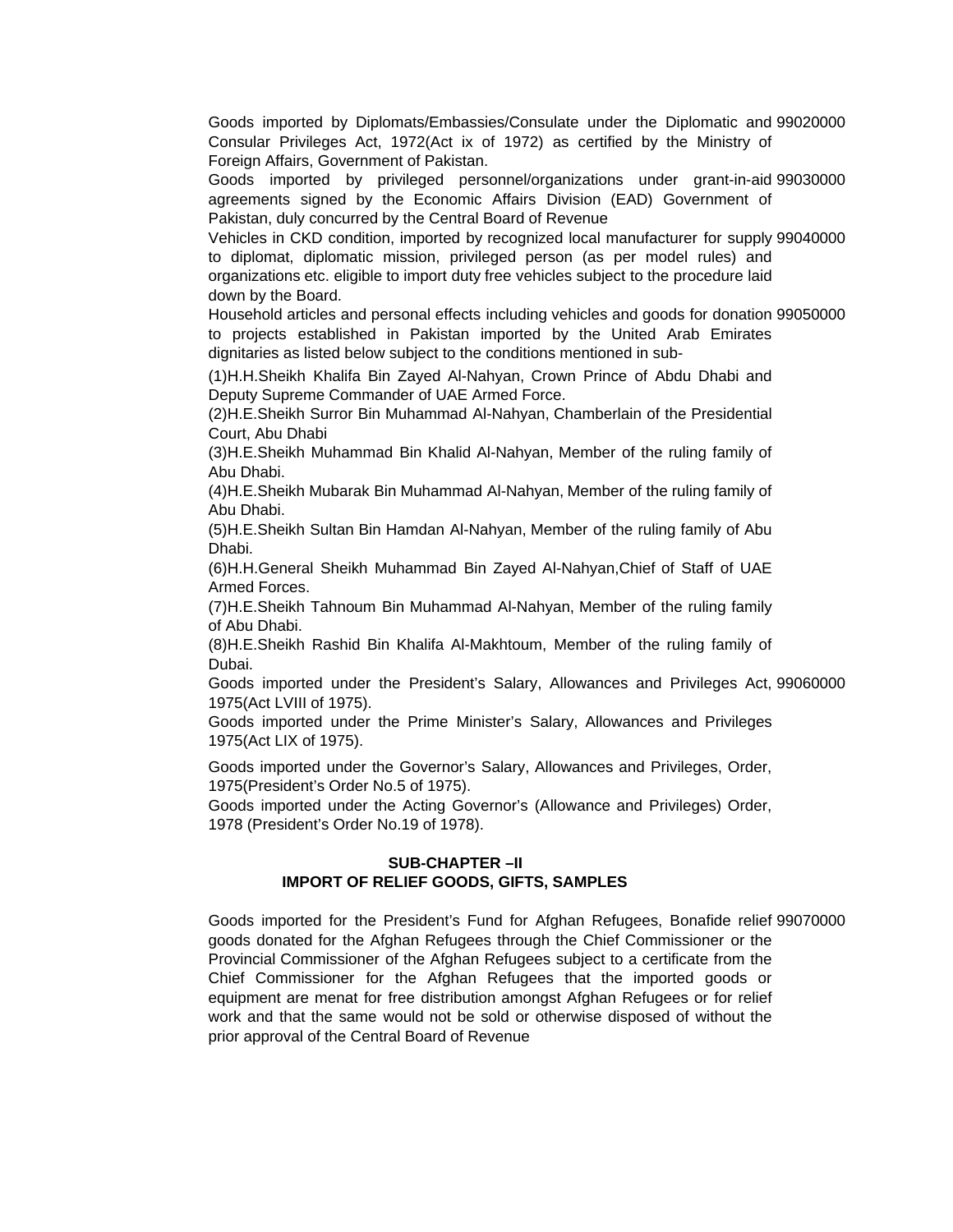Goods received as gift by Pakistani organizations from Church World Services or 99080000 the Catholic Relief Services as are certified by the Ministry of Health, that these imports are made under agreements signed by the Government of Pakistan with the Church World Service and with the Catholic Relief Service.

Articles, value of which does not exceed Rs.1000/-per parcel, if imported through 99090000 post or courier service as unsolicited gift parcel.

Samples of no commercial value imported by manufacturers-cum-exporters 99100000 subject to the following conditions:-

a) raw materials and products of such dimensions /specifications that are useless except for purposes of demonstrations;

b) articles of non-precious materials affixed to cards or put up as samples in the manner usual in the trade provided that there is not more than one of each size or kind;

c) raw materials and products, and articles thereof rendered useless, except for purposes of demonstration, by slashing, perforation, indelible marking or by any other effective method;

d) products which cannot be put up as samples of no commercial value in accordance with clauses (a) to (c) and which consist of:

(1) non-consumable goods of an individual value not exceeding US\$ 50 or its equivalent in any other currency and provided there is not more than one sample of each kind or quality; and

(2) consumable goods of an individual value not exceeding US\$ 50 or its equivalent in any currency even if they consist wholly or partly of samples of the same kind or quality, provided the quantity and manner in which they are put up preclude their being used otherwise than as samples.

Relief goods donated by Foreign Government/Agencies for free distribution 99110000 among the victims of natural disaster or other catastrophe, as are certified by the authorized officer of Federal/Provincial Government

### **SUB-CHAPTER –III IMPORTS BY CHARITABLE, EDUCATIONAL, SCIENTIFIC INSTITUTIONS AND HOSPITALS**

Following goods imported by Abdul Sattar Edhi Foundation and Bilques Edhi Foundation, subject to furnishing of a certificate by Maulana Abdul Sattar Edhi son of Haji Abdul Shakoor Edhi at the time of import of each consignment to the effect that the goods are meant for use by Edi Foundation or, as the case may be, by Bilquis Edhi Foundation. (In the case of goods at serial No.10,11,12, the words "Edhi Foundation" or as the case may be, Bilquis Edhi Foundation are inscribed at some prominent place on the body of each vehicle, aero plane or helicopter); 99120000

- 1 Butter oil (04.5)
- 2 Rice (10.06)
- 3 Grains(10.07)
- 4 Cooking oil (Chapter 15)
- 5 Vitamins (29.36)
- 6 Hormones (29.37)
- 7 Penicillin (29.41)
- 8 Medicaments (30.04)
- 9 Wadding, guaze, bandages and similar articles (for example, dressings, adhesive plaster, poultices) impregnated or coated with pharmaceutical substances 30.05)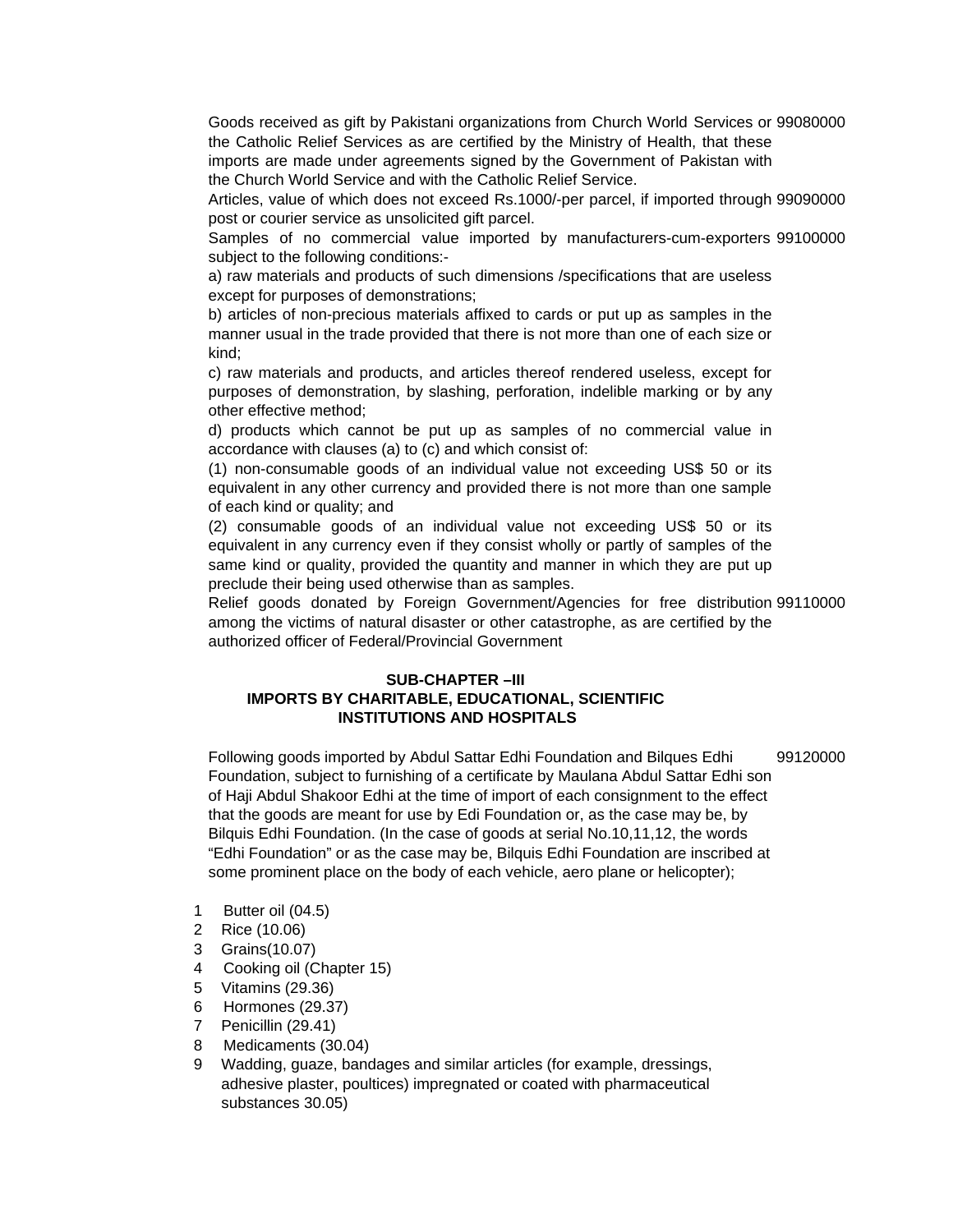- 10 Pharmaceutical goods (30.06)
- 11 Worm clothing (63.09)
- 12 Wireless transmission apparatus (85.15)
- 13 Wireless reception apparatus (85.27)
- 14 Ambulances (87.03)
- 15 Mobile radiological units (87.05)
- 16 Helicopters, aero planes (88.02)
- 17 Parts of helicopters and aero planes(Respective headings)
- 18 Instruments and appliances used in medical or surgical sciences(90.18)
- 19 Orthopedic appliances, including crutches, surgical belts and trusses; Splints and other fracture appliances, artificial parts of the body, hearing aids and other appliances which are worm or carried, or implanted in the body, to Compensate for a defect or disability (90.21)
- 20 Apparatus based on the use of X-rays for medical or surgical uses, control Panels and desks, screens, examination or treatment tables, chairs and the like (90.22)

Gifts or donations received by a charitable non-profit making hospital or institution, 99130000 solely for the purpose of advancing the declared objectives of such hospital or institution, subject to the following conditions, namely:-

i) no condition is attached to the gifts or donation by the donor and the receiving institution or hospital is at liberty to use the same in accordance with its declared objectives; and

ii) the receiving institution or hospital furnishes an undertaking in writing to the respective Collector of Customs to the effect that such gifts or donations will not be sold, utilized or disposed of otherwise than for the purpose for which the same have been received and binds itself to pay the leviable duties in the event of a breach of the undertaking.

Equipment, apparatus, reagents, disposables and spares, imported by: - 99140000 i) charitable non profit making institutions operating hospitals of fifty beds or more; and

ii) Hospitals run by the Federal Government or a Provincial Government:- Subject to the following conditions:-

a) the importing institution or hospital furnishes an undertaking in writing to the respective Collector of Customs to the effect that such equipment, apparatus, reagents, disposable and spares will not be sold, utilized or disposed of otherwise than for the purpose for which the same have been imported and binds itself to pay the leviable duty and sales tax in the event of breach of the undertaking.

b) the importing institution operating a hospital of fifty beds or more shall furnish a proof thereof to the satisfaction of the respective Collector of Customs.

Goods imported by or donated to non profit making educational and research 99150000 institutions subject to the following conditions:-

i) the imported goods have an educational and scientific character:-

ii) the importing or receiving institutions are recognized, aided or run by the Federal Government or a Provincial Government;

iii) the importing or receiving institution shall produce a certificate from the competent authority that:-

a) goods of equivalent educational and scientific value are not produced in Pakistan; and

b) the imported goods will be used exclusively under the control and responsibility of the importing or receiving institution.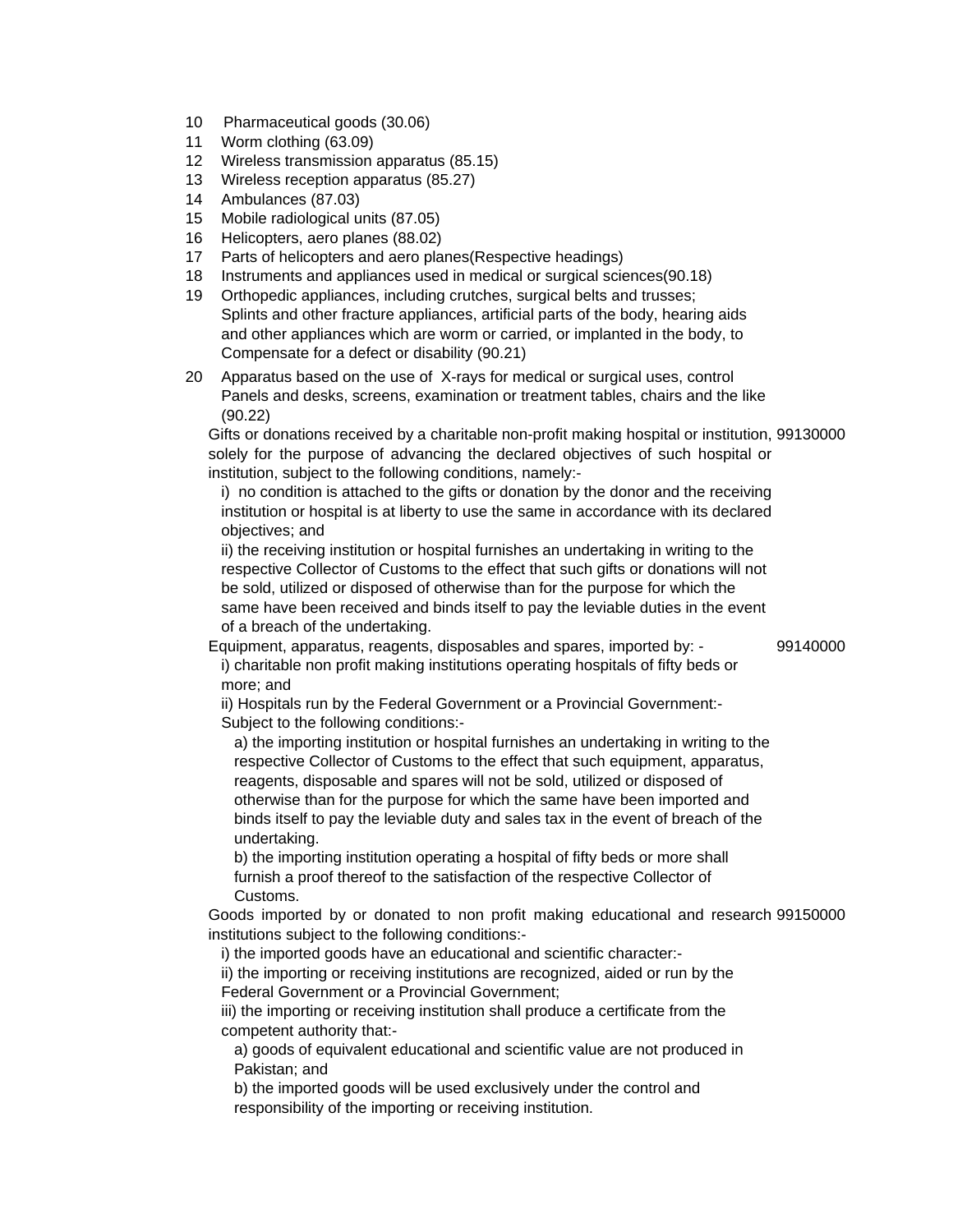### **IMPORT OF REPLACEMENT GOODS SUB-CHAPTER-IV**

Goods supplied free of costs as replacement of identical goods previously 99160000 imported including goods imported within warranty period not exceeding one year or such extended period as allowed by the Board, subject to the following conditions:-

i) the goods were imported in pursuance of firm contract of sale, and not under a contract of sale or return, on approval; on consignment for sale or on similar terms;

ii) the goods at the time of importation were not in accordance with the terms of contract in respect of their description, quality, state or condition or had been damaged or defected;

iii) the goods were not used except in circumstances in which limited use was indispensable to reveal any inherent defect in the imported goods or to establish that they do not conform to the conditions of the contract;

iv) if the goods are returned abroad, they are returned to the supplier and if they are not returned, they are deposited with customs for further disposal.

### **SUB-CHAPTER-V**

#### **EXPORTS PROCESSING ZONES (EPZ) IMPORT MADE BY THE UNITS LOCATED IN**

Goods imported into and exported from the Export Processing Zones established 99170000 under the Export Processing Zone Authority Ordinance, 1980(IV of 1980), subject to such conditions, limitations and restrictions and the Central Board of Revenue may impose from time to time.

### **TEMPORARY IMPORT OR EXPORT**

Goods not produced or manufactured in Pakistan, which are re-imported after 99180000 having been exported and have not undergone any process outside Pakistan since their exportation. In case the goods have undergone any alterations, renovations addition or repairs prior to their re-alternations, renovations, additions or repairs shall be liable to duty as leviable under its respective PCT heading determined at the time of original import notwithstanding the fact whether such cost is borne by the importer or the supplier.

Goods mentioned below, imported temporarily for a period not exceeding 6 99190000 months into Pakistan with a view to subsequent exportation, subject to furnishing of bank guarantee or other security/guarantee as determined by Central Board of Revenue equivalent to customs duty chargeable at the rates specified in Chapter 1 to 97 of the 1<sup>st</sup> Schedule to the Act for such goods and other taxes leviable thereon.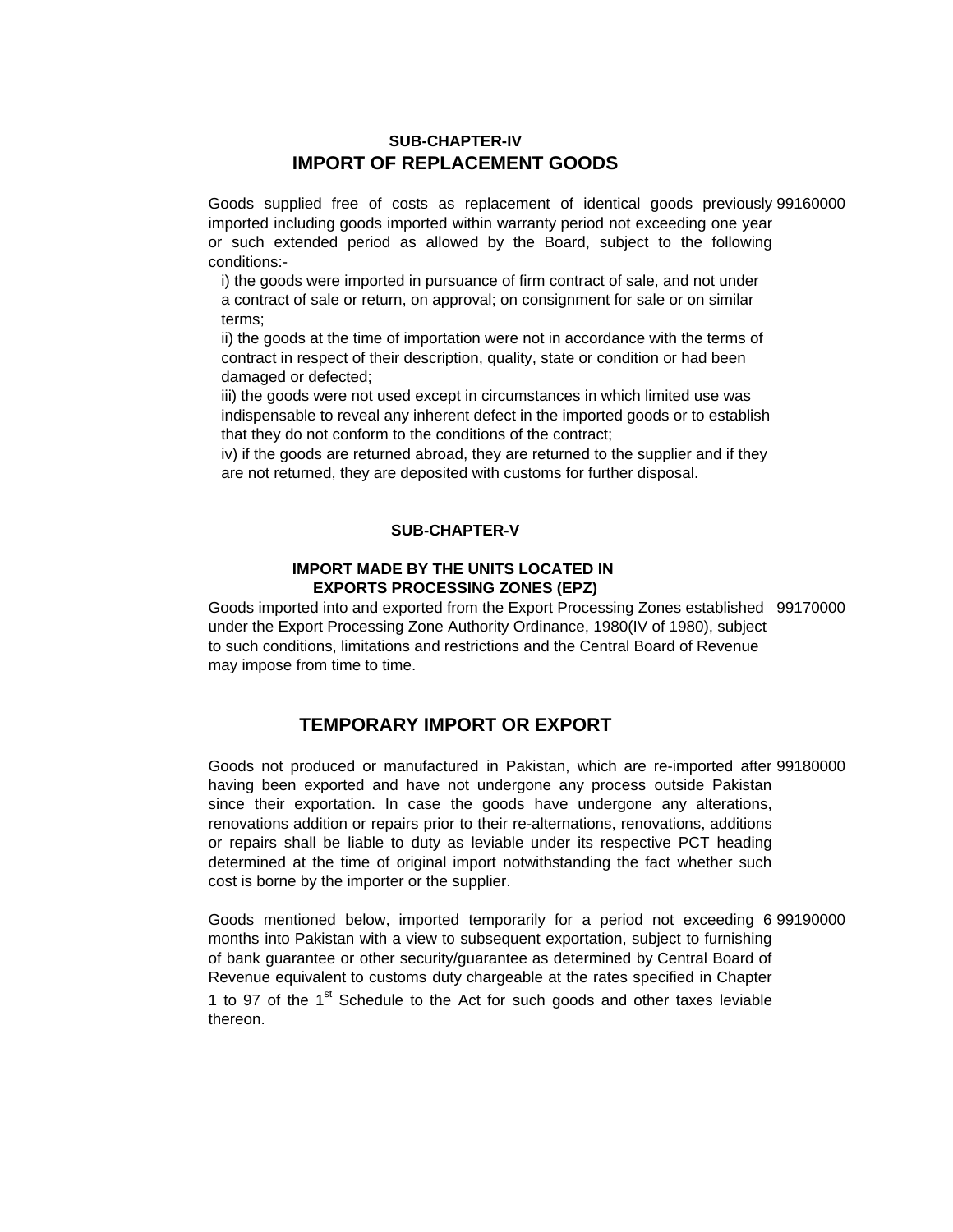1. Packing material used or required to be used as external or internal covering of goods, or as holders of goods, or as holders on which goods rolled, wound or attached provided such material do not change their original shape or form. Packing material if imported filled, it may be re-exported empty, and if imported empty it may be re-exported filled.

2. Machinery and equipment for repair imported by manufacturer or authorized agents based in Pakistan, representing foreign manufacturers duly registered with the Sales Tax Authorities, having in house facility for repair, Refurbishment or value addition of machinery.

3. Professional equipment imported by scientists, IT experts, technicians, doctors, engineers, etc.

4. Tubes or cops of metal plastic or other durable material, which are imported wrapped with yarn.

5. Goods imported for demonstration purposes.

6. Dry fruits imported from Afghanistan.

Goods mentioned below, imported temporarily into Pakistan with a view to 99200000 subsequent exportation, subject to furnishing of undertaking/bond by the importers as well as their sponsoring Ministry/Department/Embassy:

1. Excavation equipment and consumable stores imported by a foreign archaeological mission to whom a license for archaeological excavation has been granted by the Federal Government of Pakistan or Provincial Government.

2. Scientific and educational equipment imported for Scientific, educational or cultural seminars in Pakistan on the recommendation of the concerned Ministry.

3. Goods imported for display at international or single country exhibition organized by foreign missions or imported by or through the Ministry of Commerce or the Ministry of Foreign Affairs.

4. Machinery imported by the representatives of foreign commercial firms for demonstration purposes imported by or through the Ministry of Commerce or the Ministry of Foreign Affairs.

5. Equipment and materials imported by foreign nationals such as journalists, press photographers, members of television teams, broadcasting units and film companies subject to endorsement on their passports. The duties shall be charged if such importer fails to prove their re-export at the time of departure.

6. Equipment, materials and special foods stuff imported by mountaineering expeditions. In case the equipment and material is not exported the expeditions may donate such equipment and produce a certificate from the Secretary of that club to the effect that the equipment and material so imported has been donated by that expedition to that club. Special food stuff can however, be consumed by them.

Container for transportation of cargo (PCT No.86.09) if imported by the shipping 99210000companies for use on board the ships and for transportation of cargo to and from inland container depot or container freight stations subject to the furnishing of indemnity bond by the shipping lines, equal to the amount of duty and taxes to the respective Collector of Customs. The indemnity bond is to be discharged on receipt of proof of export of the containers.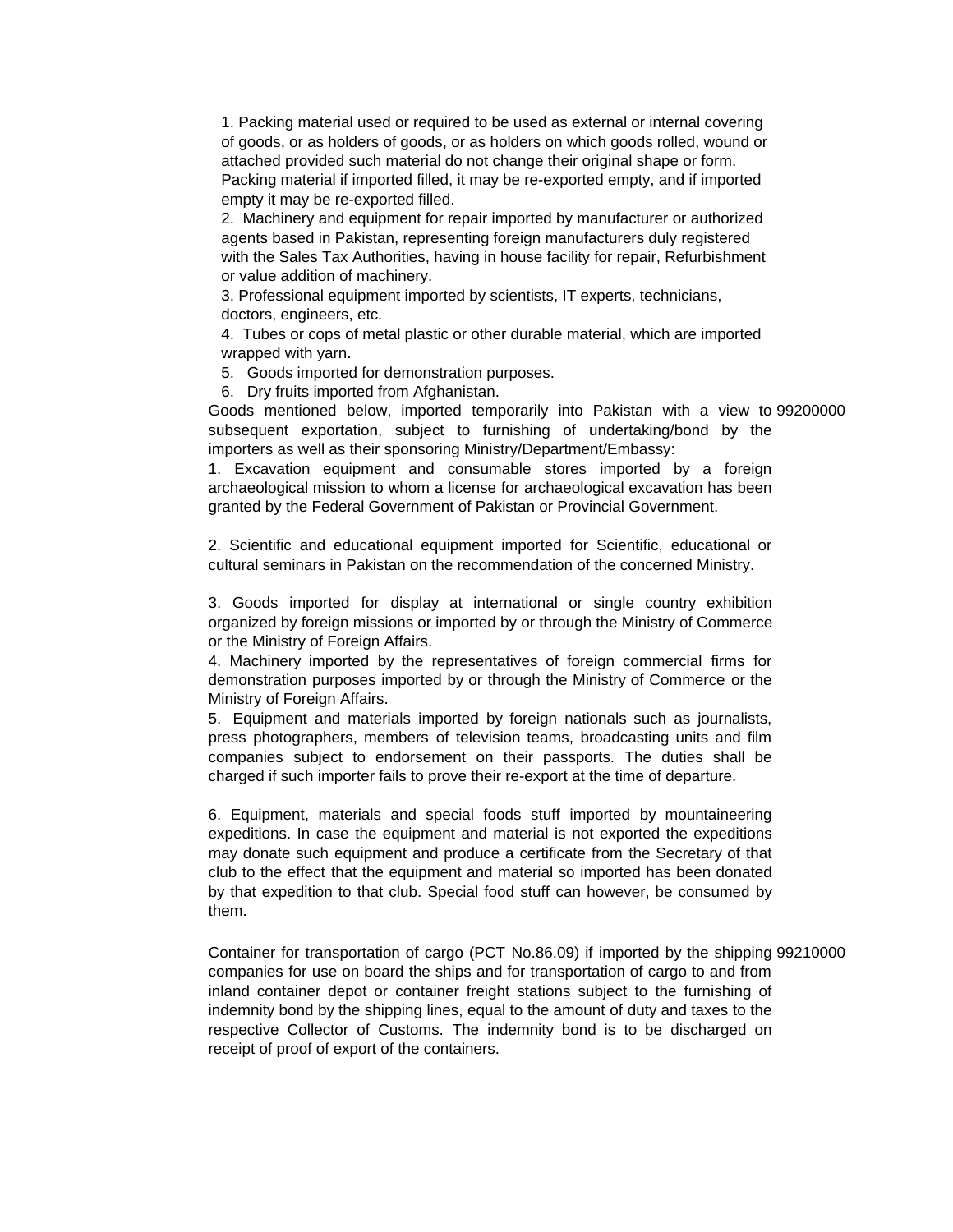Ship spares, stores and equipment imported for use in ships registered in 99220000 Pakistan under the Merchant Shipping Act, 1923(XXI 1923) subject to the condition that the importer satisfies the respective Collector of Customs that the items imported would be used by such vessels.

#### **SUB-CHAPTER-VIII MISCELLANEOUS**

Currency Notes, unused stamps **600 and 100 and 100 and 100 and 100 and 100 and 100 and 100 and 100 and 100 and 100 and 100 and 100 and 100 and 100 and 100 and 100 and 100 and 100 and 100 and 100 and 100 and 100 and 100 and** Eye Cornea 99240000 Artificial kidneys, hemodialysis machines, hemodialyzers, A.V.fistula needles, 99250000 hemodialysis fluids & powder, blood tubing tines for dialysis, reverse osmosis plants for dialysis, double lumen catheter for dialysis, catheters for renal failure patients and peritoneal dialysis solution.

Machinery and equipment, not manufactured locally, namely navigational 99260000 equipment, fish finders, storage and handling equipment, if imported by fish farming or catching stage operators, who will enjoy the status of indirect exporters.

Pharmaceutical raw materials if imported for manufacture of contraceptives in 99270000 such quantities as are certified by Chief (Survey), Central Board of Revenue, Contraceptives and accessories thereof.

Petroleum items/products:- 99280000

- i. Crude Oil
- ii. Motor spirit
- iii. Aviation spirit
- iv. Spirit type jet fuel
- v. J.P.I.
- vi. Furnace oil
- vii. Methyl tertiary butyl ether (MTBE)

Goods mentioned below if imported by the importer cum exporter in accordance 99290000 with the conditions and procedures laid down in Export Promotion Bureau Public Notice No. EPB-2(6)/95/Com.1 dated 22.11.1996 provided that no foreign exchange remittance from the government is involved.

- i) Pearls
- ii) Gold
- iii) Un-cut precious and semi precious stones
- iv) Polished semi precious stones
- v) Jewelry casting powder
- vi) Moulding rubber
- vii) Injection wax
- viii) Jewelry casting machines and accessories
- ix) Rhodium-plating solution concentrate
- x) Bright and chrome lacquering solution
- xi) Steel balls and pins (different sizes) used for polishing
- xii) Diamond cutting tools (different sizes)
- xiii) Alloys of silver copper and sinc for mixing in 24 ct.gold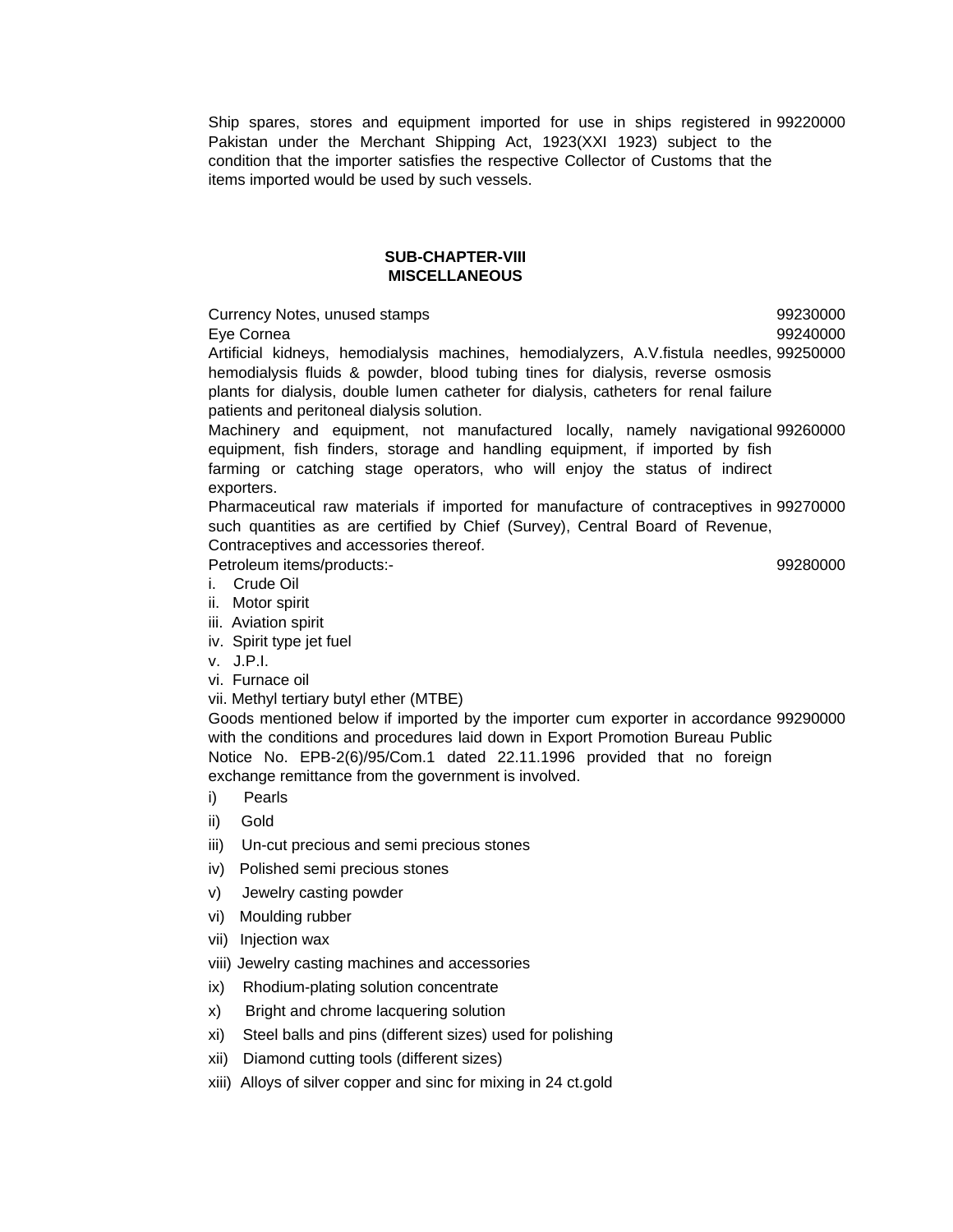xiv) Mounts and findings of gold, silver and platinum jewelry

Any goods, including vehicles, specified in the First schedule to the Customs Act, 99300000 1969(IV of1969) imported by Federal/Provincial/Local Government Departments, Municipal bodies and Development authorities subject to the condition that the goods are donated to the importers for use in an approved foreign grant funded project under a proper grant relating to Capital Aid-Technical Assistant Agreement signed between the Government of Pakistan and a foreign government or agency subject to concurrence of the Central Board of Revenue.

Ground handling equipments, service and operation vehicles, catering equipment 99310000 and fuel trucks not manufactured locally, imported by domestic airlines or by any other service company to which a license has been issued by the Civil Aviation authority for such goods

Heing, zeera and other medicnal herbs, if imported temporarily into Pakistan from 99320000 Afghanistan with a view to subsequent exportation

Following machinery and equipment for the manufacture of items used in the field 99330000 of Information Technology:-

Quartz reactor tubes and holders designed for insertion into diffusion and oxidation furnaces for production of semiconductor wafers;

Chemical vapor deposition apparatus for semiconductor production and parts thereof; spin dryers for semiconductor wafer processing and parts thereof,

deflash machines for cleaning and removing contaminants from the metal leads of semiconductor packages prior to the electroplating process;

spraying appliances for etching, stripping or cleaning semiconductor wafers and parts thereof;

machines for working any materials by removal of material, by laser or other light or semiconductor wafers;

machines for dry-etching pattern on semiconductor materials;

apparatus for stripping of cleaning semiconductor wafers;

focused ion beam milling machines to produce or repair masks and reticles for patterns on semiconductor devices;

laser cutters for cutting contacting tracks in semiconductor production by laser beam;

machines for sawing monocrystal semiconductor boules into slices or wafers into chips

grinding, polishing and lapping machines for processing of semiconductor wafers;

dicing machines for scribing or scoring semiconductor wafers and parts thereof;

grinding polishing and lapping machines of processing of semiconductor wafters;

parts of focused ion beam milling machines to produce or repair masks and reticles for patterns on semiconductor devices;

laser cutters for cutting contacting tracks in semiconductor production by laser beam;

encapsulation equipment for assembly of semiconductors and parts thereof;

extruders of a kind used for plastic, of capacity not exceeding 76.2 mm diameter for encapsulation;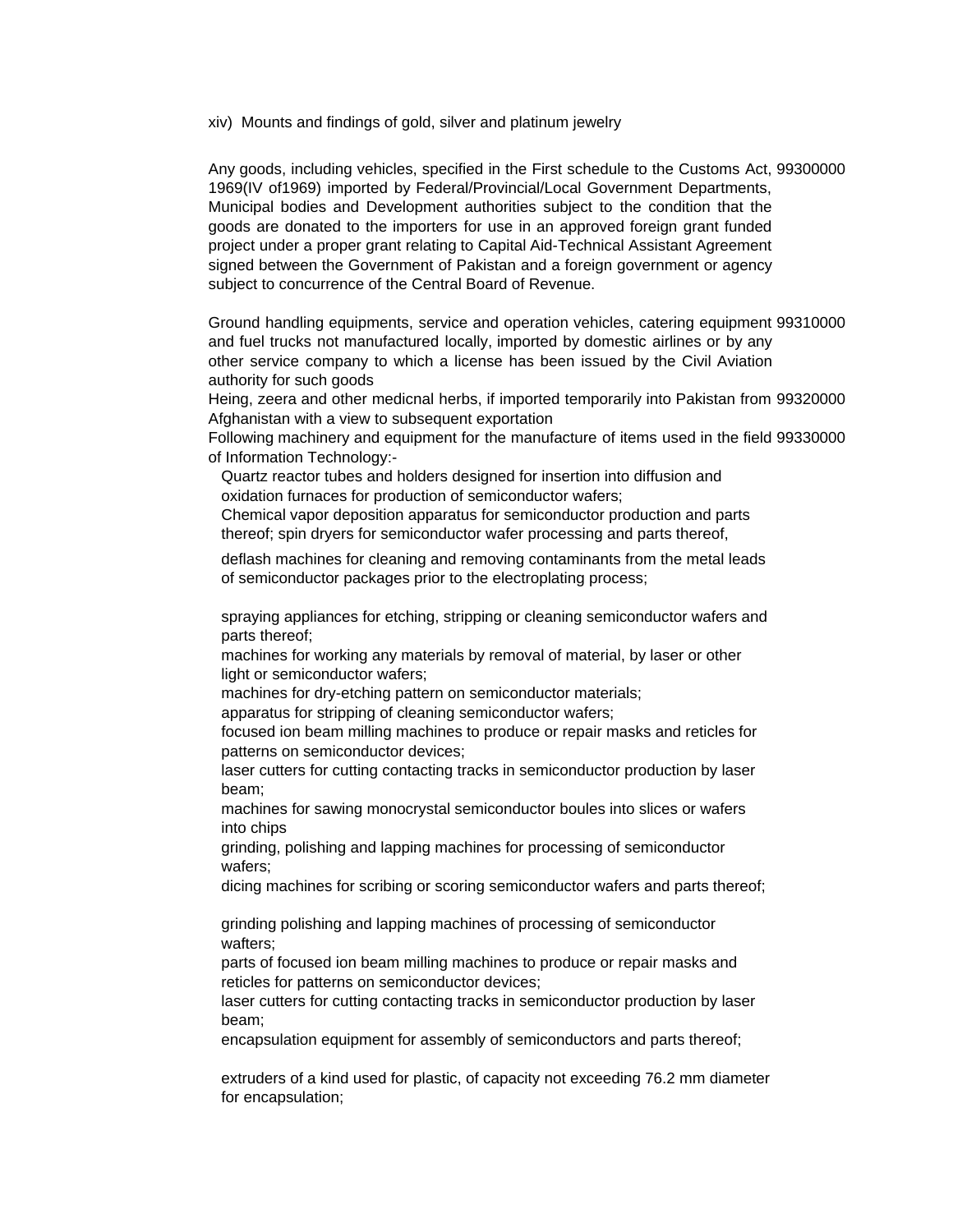automated machines for transport, handling and storage of semiconductor wafers;

wafers cassettes, wafer boxes and other material for semiconductor devices; apparatus for growing or pulling monocrystal semi-conductor bouls; apparatus for physical deposition by sputtering on semi-conductor wafers or for wet etching, developing, stripping or cleaning semiconductor wafers; flat panel displays;

coaxial deposition machines for semiconductor wafers;

spinners for coating, photographic emulsions on semiconductor wafers. Machine for bending, folding and straightening semi conductor leads. physical deposition apparatus for semiconductor production, or for the

manufacturers of semiconductor devices on semiconductor wafers and parts thereof; Ion implanters for doping semiconductor materials;

direct write-on-wafer apparatus;

step and repeat aligners;

optical stereoscopic microscopes fitted with equipment specially designed for the handling and transport of semiconductor wafers or reticles;

photo micrographic microscopes fitted with equipment specifically designed for the handling and transport of semiconductor wafers or reticles;

electron beam microscopes fitted with equipment specifically designed for the handling and transport of semiconductor wafers of reticles;

pattern generating apparatus of a kind used for producing masks or reticles from photo resist coated substrates and parts thereof;

instruments for measuring or checking semiconductor wafers or devices; optical instruments and appliances for measuring surface particulate contamination on semiconductor wafers;

optical instruments and appliances for inspecting semiconductor wafers or devices or for inspecting masks, photo-masks or reticles used in manufacturing semiconductors.

Following items relating to computers and Information Technology:- 99340000

Automatic data processing machines and units thereof; magnetic or optical readers; machines for ascribing data onto data media in coded form;

machines for processing such data; laptop computers; note books; computer systems; palm top computers; other personal computers and units thereof; monitors; printers; scanners; central processing units; key boards; mouse; storage units; disc and tape drives; networking equipment (i.e. routers, LAN bridges, cluster controllers,multi-station access units); hubs, SNA optical fibre converters; fast Ethernet adapters;

control units;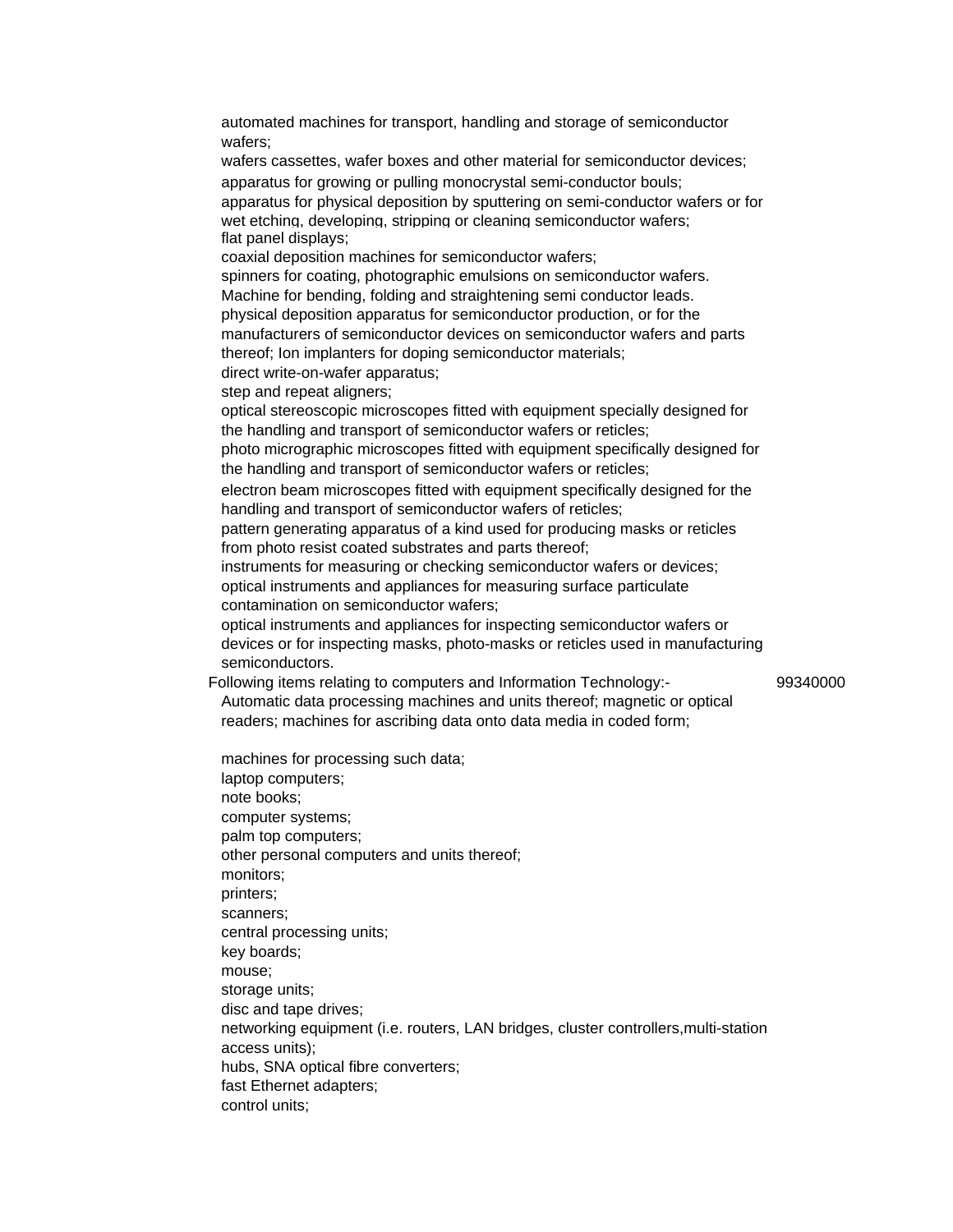adapter units;

parts and accessories for computer like casing with power supply, toner and ink cartridges (excluding refills) and gateways;

loudspeakers without housing, having a frequency rage of 300 Hz to 3.4 KHZ with a diameter or not exceeding 50 mm. for telecommunication use;

microphones having a frequency range of 300 Hz to 3.4 KHZ with a diameter not exceeding 10 mm and a height not exceeding 3 mm for telecommunication use;

modems;

computer disc and diskettes

CD-Rom (Blank);

Software on CD-Rom;

Software on magnetic tapes and diskettes; recorded media for reproducing representations of instructions, data sound and image, recorded in a machine readable binary form; and capable of being manipulated or providing interactivity to user; by means of an automatic data processing machine;

indicator panels incorporating liquid crystal devices(LCD) or light emitting diodes (LED) and parts thereof; fixed carbon resistors;

Composition or film types variable resistors including irheostts and potentiometers and parts thereof;

electronic AC switches consisting of optically coupled input and output circuits (insulated thruster AC switches) electronics switches including temperature protected electronic switches consisting of a transistor and a logic chip (chip on chip technology) for a voltage not exceeding 1000 volts;

electromechanical snap action switches for a current not exceeding 11 amps;

plugs and sockets for co-axial cables and printed circuits wafers probers; diodes , other than photo sensitive light emitting diodes; mounted piezo-electric crystals and parts thereof;

cards incorporating an

electronic integrated circuit (smart cards); metal oxide semiconductors (MOS technology); circuits obtained by bipolar technology other circuits including circuits obtained by a combination of bipolar and MOS technology (BIMOS technology);

other monolithic integrated circuits; hybrid integrated circuits; Ion implanters for doping semiconductor materials; proximity cards and tags; electrical machines with translation or dictionary functions; computer leads; heomatographs and electro-phoresis instruments;

spectrometers;

spectro-photometers;

meters and spectrographs using optical radiations (Uv,visible, ir); instruments and apparatus using optical radiations (Uv,visible, ir)and parts thereof;